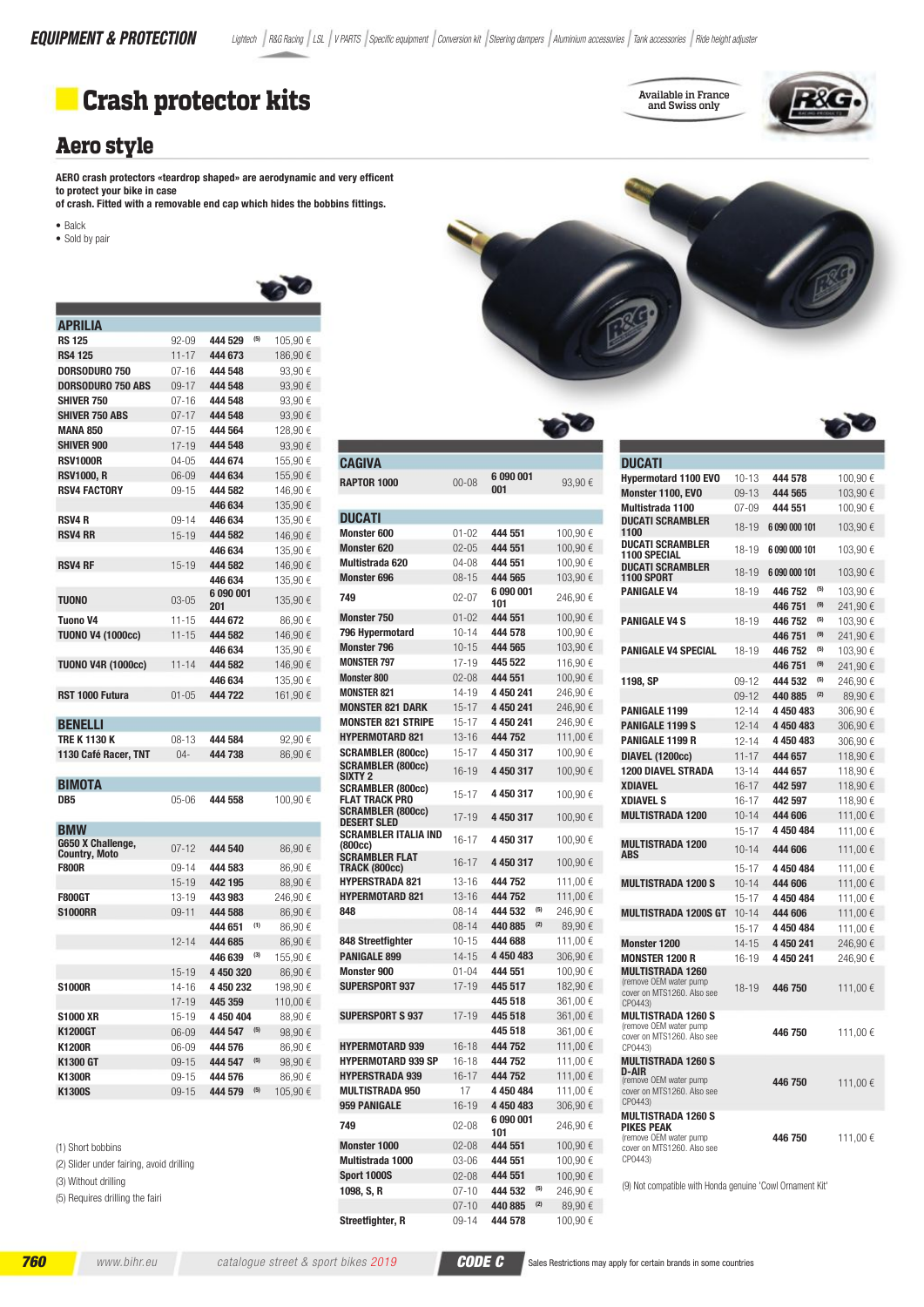## **Crash protector kits**

4 450 483

4 450 483

444 646

444 530

444 736

 $15 - 17$ 

 $15 - 17$ 

 $08 - 14$ 

 $01 - 16$ 

 $09 - 17$ 

306,90€

306,90€

159,90€

118,90 $\in$ 

111,00 €

#### **Aero style**

**DUCATI** 

XR1200

**HONDA** 

**CBF125** 

PANIGALE 1299

**PANIGALE 1299 S** 

XI 125V Varadero

**HARLEY DAVIDSON** 

Available in France and Swiss only

 $12 - 16$ 

 $12 - 16$ 

 $09 - 11$ 

 $12 - 17$ 

 $12-16$ 

 $10 - 14$ 

 $15 - 16$ 

 $10 - 14$ 

 $15 - 19$ 

 $17 - 19$ 

 $17 - 19$ 

 $17-19$ 

 $07 - 12$ 

 $13 - 16$ 

 $18 - 19$ 

 $18 - 19$ 

 $18 - 19$ 

 $18 - 19$ 

 $12 - 14$ 

19

 $07 - 09$ 

 $10 - 14$ 

 $17-19$ 

 $08 - 10$ 

 $11 - 18$ 

 $11 - 18$ 

 $11 - 19$ 

 $11 - 19$ 

 $11 - 16$ 

 $17 - 19$ 

 $07 - 18$ 

 $12 - 19$ 

 $11 - 19$ 

 $14-19$ 

 $12 - 18$ 

444

444

 $AA$ 

444

 $\Delta\Delta\Delta$ 

444

445

444

445

444

444

**AAA** 

444

444

446 609

201

446 6.09

201

446

609

201

 $\Delta\Delta\Delta$ 

**609** 

601

 $\Delta\Delta\Delta$ 

444

 $\Delta\Delta\Delta$ 

444

444

445

444

 $445$ 

444

 $\Delta\Delta\Delta$ 

444

444

 $\Delta\Delta\Delta$ 

445

 $\Delta\Delta\Delta$ 

**KAWASAKI** ER6F

**ERGF ABS** 

**FRAN ARS** 

**VERSYS 650** 

**VERSYS 650 ABS** 

**FR6N** 



| 726                  |     | 148,90€  |  |
|----------------------|-----|----------|--|
| 726                  |     | 148,90€  |  |
| 572                  |     | 186,90€  |  |
| 725                  |     | 148,90€  |  |
| 725                  |     | 148,90€  |  |
| 675                  |     | 186,90€  |  |
| 0402                 |     | 100,90€  |  |
| 675                  |     | 186,90€  |  |
| 0 402                |     | 100,90€  |  |
| 853                  |     | 86,90€   |  |
| 853                  |     | 86,90€   |  |
| 853                  |     | 86,90€   |  |
| 539                  |     | 88,90€   |  |
| 749                  |     | 110,90€  |  |
| 749                  |     | 85,90€   |  |
| 0 002 <sub>(8)</sub> |     | 85,90€   |  |
| 749                  |     | 85,90€   |  |
| $0002_{(8)}$         |     | 85.90€   |  |
|                      |     |          |  |
| 749                  |     | 85,90€   |  |
|                      |     |          |  |
| $0002_{(8)}$         |     |          |  |
|                      |     | 85,90€   |  |
|                      |     |          |  |
| 724                  |     | 86,90€   |  |
| 0 003                |     | 101,90 € |  |
| 539                  |     | 88,90€   |  |
| 520                  |     | 86,90€   |  |
| 520                  |     | 86,90€   |  |
| 554                  | (5) | 105,90€  |  |
| 642                  |     | 86,90€   |  |
| 0 324                |     | 84,90€   |  |
| 642                  |     | 86,90€   |  |
| 0 324                |     | 84,90€   |  |
| 643                  |     | 253,90€  |  |
| 920                  |     | 312,90€  |  |
| 541                  | (5) | 229,00€  |  |
| 721                  |     | 186.90€  |  |
|                      |     |          |  |
|                      |     |          |  |
| 670                  |     | 162,90€  |  |
| 0 322                |     | 146,90€  |  |
| 670                  |     | 162,90€  |  |
|                      |     |          |  |
|                      |     |          |  |
|                      |     |          |  |
|                      |     |          |  |



| (2) Slider under fairing avoid dri |  |  |
|------------------------------------|--|--|

(3) Without drilling

(5) Requires drilling the fairi

Suggested retail prices, VAT 20% included - Updated online on

|                                       |                        |                    |       |                    | NINJA 650 ABS                                               |
|---------------------------------------|------------------------|--------------------|-------|--------------------|-------------------------------------------------------------|
|                                       |                        |                    |       |                    | <b>NINJA 650 ABS SPECIAL</b><br><b>EDITION, KRT EDITION</b> |
| HONDA                                 |                        |                    |       |                    | <b>Z 650 ABS</b>                                            |
| VFR800F                               | 14-19                  | 4 450 273          |       | 100,90€            | Z750, R                                                     |
| <b>CBF1000</b>                        | $06-10$                | 444 575            |       | 86,90€             | <b>Z800</b>                                                 |
|                                       | $11 - 12$              | 444 640            |       | 92,90€             | <b>Z900 RS ABS</b>                                          |
| CBF1000F                              | 11-12                  | 444 641            |       | 100,90€            |                                                             |
| CBF1000 GT                            | 08-12                  | 444 563            |       | 86,90€             |                                                             |
| <b>CB1000R</b>                        | 08-17                  | 444 567            |       | 88,90€             | Z900 RS ABS CAFE                                            |
| <b>CB1000R ABS</b>                    | $08 - 17$              | 444 567            |       | 88,90 €            |                                                             |
| CBR1000RR                             | 04-07                  | 444 543            | (5)   | 86,90€             | <b>Z900 RS ABS SPECIAL</b>                                  |
|                                       | 08-18                  | 444 553            | (5)   | 84,90 €            | <b>EDITION</b>                                              |
|                                       | $12 - 16$              | 444 682            | (3)   | 306,90€            |                                                             |
|                                       | 18                     | 4 450 999          |       | 86,90 €            | <b>H2 SX, H2 SX SE+</b>                                     |
| CBR1000RR FIRE. ABS                   | $12 - 14$              | 444 682            | $(3)$ | 306,90 €           | KLZ1000 Versys                                              |
| CBR1000RR SP                          | $14 - 16$              | 444 682            | (3)   | 306,90 €           |                                                             |
|                                       | 14-19                  | 444 553            | (5)   | 84,90 €            |                                                             |
|                                       | 18                     | 445 516            | (3)   | 303,90€            | Z1000                                                       |
| <b>VFR1200 DCT</b>                    | $10 - 17$              | 444 734            |       | 111,00 €           |                                                             |
| <b>VFR1200X</b>                       | $12 - 18$              | 444 727            |       | 100,90 €           | Z1000 R                                                     |
| CROSSTOURER                           |                        |                    |       |                    | <b>ZX10R</b>                                                |
|                                       |                        |                    |       |                    |                                                             |
| HUSQVARNA                             |                        |                    |       |                    | <b>SHORT RACE VERSION</b>                                   |
| <b>401 VITPILEN</b>                   | 18-19                  | 446 994            |       | 119,90€            | <b>ZX10R ABS</b>                                            |
| <b>401 SVARTPILEN</b><br>TR650 Strada | $18 - 19$<br>$13 - 14$ | 446 994<br>444 737 |       | 119,90 €           | <b>SHORT RACE VERSION</b>                                   |
| 701 Enduro                            | $16 - 17$              | 445 358            |       | 100,90 €<br>86,90€ | <b>Z1000SX</b>                                              |
| 701 Supermoto                         | 16-17                  | 445 358            |       | 86,90€             |                                                             |
| Nuda 900. R                           | $12 - 14$              | 444 686            |       | 86,90€             | GTR1400                                                     |
|                                       |                        |                    |       |                    | <b>ZZR1400</b>                                              |
| HYOSUNG                               |                        |                    |       |                    | <b>KTM</b>                                                  |
| GT125/250                             |                        | 444 723            |       | 196,90€            | <b>DUKE 125</b>                                             |
|                                       |                        |                    |       |                    | <b>RC125</b>                                                |
| KAWASAKI                              |                        |                    |       |                    | <b>DUKE 200</b>                                             |
| Z125                                  | 16                     | 445 986            |       | 143,90€            |                                                             |
|                                       | 19                     | 446 992            |       | 85,90€             |                                                             |
| NINJA 125 ABS                         | 19                     | 446 993            | (3)   | 141,90 €           |                                                             |
| NINJA 125 ABS SPECIAL<br>EDITION      | 19                     | 446 993            | (3)   | 141,90 €           |                                                             |
| ZX250R Ninja                          | 08-12                  | 444 562            |       | 211,00 €           |                                                             |
| <b>Z250SL</b>                         | 15-17                  | 446 992            |       | 85,90€             |                                                             |
| NINJA 250SL                           | $15 - 16$              | 446 993            | (3)   | 141,90 €           |                                                             |
| VERSYS X 250                          | 17-18                  | 446 022            | (3)   | 141,90 €           |                                                             |
| <b>VERSYS X 300</b>                   | $17 - 18$              | 446 022            | (3)   | 141,90 €           |                                                             |
| NINJA 300                             | $13 - 18$              | 444 739            |       | 176,90 €           |                                                             |
| NIN.IA 300 ARS                        | $13 - 18$              | 444 739            |       | 176,90€            |                                                             |
| Z300, ABS, SPECIAL<br>EDITION         | $15-18$                | 442 831            |       | 122,90 €           |                                                             |
| ZX6R                                  | $07 - 12$              | 444 538            | (5)   | 86,90€             |                                                             |
|                                       | $12 - 17$              | 445 473            |       | 86,90€             |                                                             |
|                                       |                        | 6 090 003          |       |                    |                                                             |
| ZX6R, KRT EDITION                     | $19 -$                 | 301                |       | 101,90€            |                                                             |
| ER-5                                  | 85-05                  | 442 430            | (8)   | 74,90€             |                                                             |
| ER6F                                  | $09 - 11$              | 444 574            | (5)   | 186,90€            |                                                             |
|                                       |                        | 440 883            | (2)   | 51,90€             |                                                             |
|                                       |                        | 444 689            |       | 246,90€            |                                                             |
| ) Frame protection                    |                        |                    |       |                    |                                                             |
|                                       |                        |                    |       |                    |                                                             |

|    | $85 - 05$ | 442 |
|----|-----------|-----|
|    | $09 - 11$ | 444 |
|    |           | 440 |
|    |           | 444 |
| on |           |     |

**CODE C** 

| - - |  |  | $\sim$ |  |
|-----|--|--|--------|--|

(7) Lower position

(8) Round shape pad

www.bihr.eu



| 7<br>1 |
|--------|

Y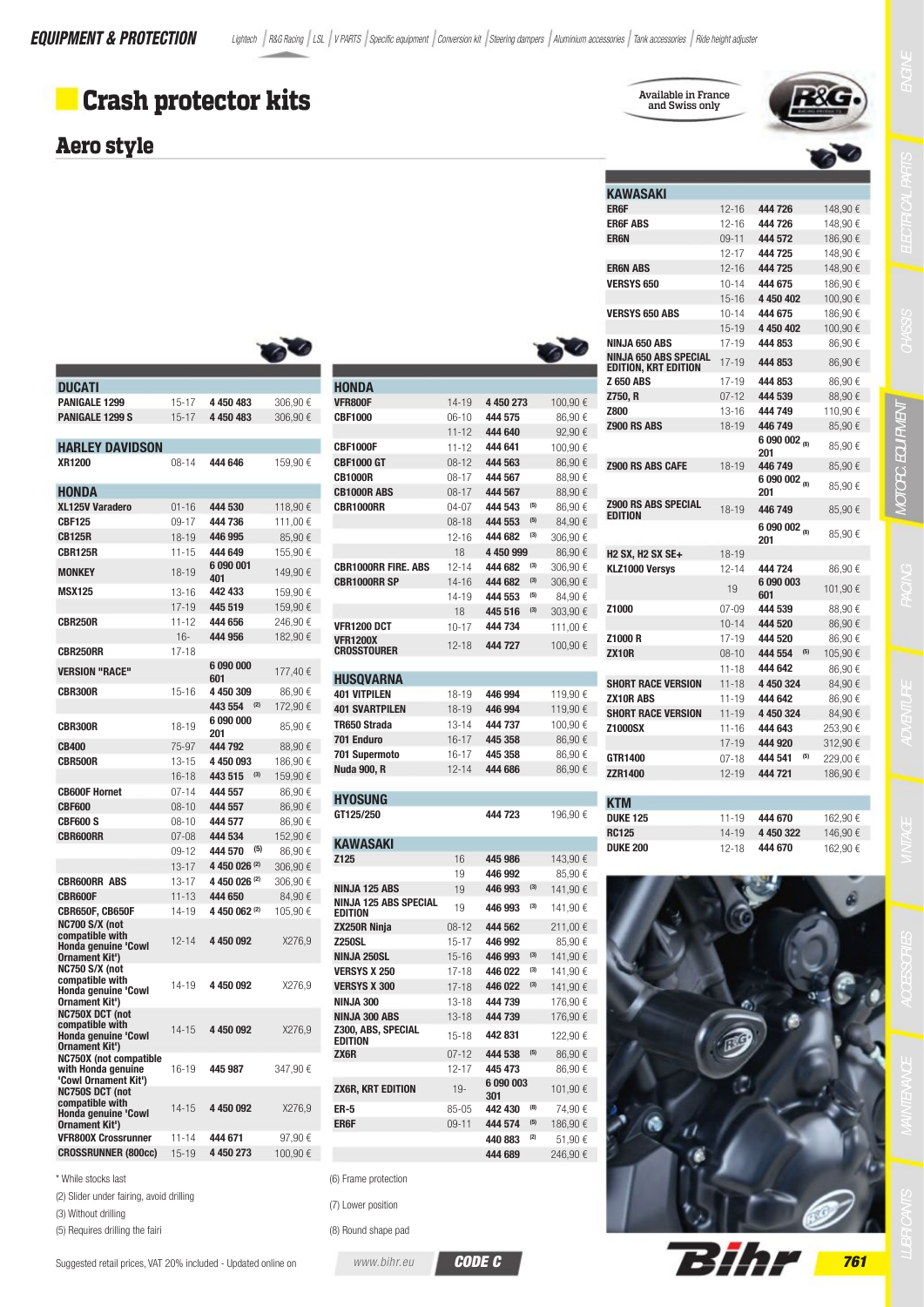# Crash protector kits

 $\overline{a}$ 

### **Aero style**

| <b>KTM</b>                |           |                      |             |                   |
|---------------------------|-----------|----------------------|-------------|-------------------|
| <b>RC200</b>              | $14 - 16$ | 4 450 322            |             | 146,90€           |
| 390 Duke                  | $13 - 19$ | 444 670              |             | 162,90€           |
| <b>RC390</b>              | $14 - 19$ | 4 450 322            |             | 146,90€           |
| 690 ENDURO                | $08 - 16$ | 444 566              |             | 86,90€            |
| 690 ENDURO R              | $08 - 18$ | 444 566              |             | 86,90€            |
| <b>DUKE 790 ABS</b>       | $18 - 19$ | 446 787              |             | 85.90€            |
| DUKE 790 A2 ABS           | 18        | 446 787              |             | 85,90€            |
| <b>690 SMC,R</b>          | $08 - 16$ | 444 566              |             | 86,90€            |
| 990 SM                    | $08 - 13$ | 443 979              | $(7)$ $(8)$ | 105,90€           |
|                           |           | 443 980              | (5)         | 88,90€            |
| RC <sub>8</sub>           | $08 - 14$ | 444 559              |             | 189,00€           |
| <b>RC8R</b>               | $08 - 14$ | 444 581              | (5)         | 198,90€           |
| <b>1290 SUPER DUKE R</b>  | $14 - 19$ | 4 450 047            |             | 104,90€           |
| Avec platine de deport    |           | 4 450 298            |             | 198,90€           |
| 1290 SUPER DUKE GT        | $16 - 19$ | 443 711              |             | 198,90€           |
|                           |           |                      |             |                   |
| <b>KYMCO</b>              |           |                      |             |                   |
| <b>KR125 Sport</b>        | $08 - 09$ | 444 568              |             | 111,00 €          |
|                           |           |                      |             |                   |
| <b>MV AGUSTA</b>          |           |                      |             |                   |
| 675 Brutale               | $13 - 15$ | 444 740              |             | 118,90€           |
| 675 F3                    | $12 - 16$ | 446 655              | (2)<br>(2)  | 186,90€           |
| F3 800                    | $13 - 16$ | 446 655              |             | 186,90€           |
| 800 Brutale               | $13 - 15$ | 444 740<br>6 090 001 |             | 118,90€           |
| 800 Brutale RR            | $17 - 19$ | 501                  |             | 93,90€            |
|                           |           | 6 090 001            |             |                   |
| <b>800 DRAGSTER</b>       | $17 - 19$ | 501                  |             | 93,90€            |
| 800 Rivale                | $14 - 17$ | 444 740              |             | 118.90€           |
| <b>STRADALE 800</b>       | $15 - 17$ | 444 740              |             | 118,90€           |
| <b>TURISMO VELOCE 800</b> | $15 - 16$ | 444 740              |             | 118,90€           |
|                           | 17        | 6 090 001            |             | 93,90€            |
| F4, F4 1000R, F4 312RR    | $02 - 09$ | 501<br>440 884       | (2)         |                   |
|                           | $10 - 15$ | 4 450 259            |             | 75,90€<br>100,90€ |
|                           |           | 445 523              | (2)         | 89,90€            |
|                           |           | 445 989              | (3)         | 284,90€           |
| F4RC                      | $15 - 17$ | 446 017              | (3)         | 284,90€           |
| <b>BRUTALE 1090</b>       | $13 - 17$ | 446 019              |             | 101,90€           |
|                           |           |                      |             |                   |
| <b>NORTON</b>             |           |                      |             |                   |
| <b>Commando 961 Sport</b> | $15 - 16$ | 443 707              |             |                   |
|                           |           |                      |             | 198,90€           |
| <b>SUZUKI</b>             |           |                      |             |                   |
| <b>GSX-S125</b>           | $17 - 19$ | 446 018              |             |                   |
| <b>GSX-R125</b>           | $17 - 19$ | 446 018              |             | 182,90€           |
|                           |           |                      |             | 182,90€           |

| 250 Inazuma                                                           | $13 - 17$ | 4 450 049        |     | 155,90€  |
|-----------------------------------------------------------------------|-----------|------------------|-----|----------|
| <b>NINJA 250</b>                                                      | 18        | 446748           |     | 161,90 € |
| <b>GSX-250R</b>                                                       | $17 - 18$ | 445 977          | (3) | 305,90€  |
| <b>NINJA 400 ABS</b>                                                  | 18        | 446748           |     | 161,90 € |
| <b>NINJA 400 ABS KRT</b><br><b>EDITION, SPECIAL</b><br><b>EDITION</b> | $18 - 19$ | 446748           |     | 161,90 € |
| <b>GS500</b>                                                          | 88-07     | 442 429          | (8) | 74,90€   |
| <b>GSR600</b>                                                         | $06 - 11$ | 444 652          |     | 86,90€   |
| GSX600F                                                               | 96-07     | 444 742          |     | 172,90 € |
| <b>GSX-R600</b>                                                       | $06 - 10$ | 444 542          | (5) | 86,90€   |
|                                                                       | $11 - 18$ | 444 647          | ż   | 86,90€   |
|                                                                       | $11 - 18$ | 444 648          | (2) | 369,00€  |
| <b>DL650 V-STROM ABS</b>                                              | $12 - 19$ | 444 680          |     | 246,90€  |
| <b>DL650 V-STROM URBAN</b>                                            | $14 - 15$ | 444 680          |     | 246,90€  |
| <b>SFV650 Gladius</b>                                                 | $09 - 15$ | 444 580          |     | 93,90€   |
| <b>SV650N,S</b>                                                       | 16-19     | 444 580          |     | 93,90€   |
| <b>SV650 X ABS</b>                                                    | $18 - 19$ | 444 580          |     | 93,90€   |
| <b>SV650 100% carénée</b>                                             | $03 - 10$ | 445 287          |     | 122,90€  |
| <b>GSX650 F</b>                                                       | $08 - 14$ | 444 556          |     | 239,90€  |
| <b>GSX750F</b>                                                        | $96 - 06$ | 444 742          |     | 172,90 € |
| <b>GSR 750</b>                                                        | $11 - 16$ | 444 658          |     | 86,90€   |
| <b>GSR 750 ABS</b>                                                    | $11 - 16$ | 444 658          |     | 86,90€   |
| <b>GSX-R750</b>                                                       | $06 - 10$ | 444 542          | (5) | 86,90€   |
|                                                                       | $11 - 18$ | 444 647          | *   | 86,90€   |
|                                                                       | $11 - 18$ | 444 648          | (3) | 369,00 € |
| <b>GSX-S750</b>                                                       | $17 - 18$ | 444 959          |     | 86,90€   |
| DL 1000 V-Strom                                                       | $02 - 05$ | 6 090 001<br>301 |     | 122,90 € |
|                                                                       | $14 - 19$ | 4 450 234        |     | 223,00 € |
| <b>GSX-R1000</b>                                                      | $05 - 06$ | 444 544          |     | 86,90€   |
|                                                                       | $07 - 16$ | 444 535          | (5) | 86,90€   |
|                                                                       | $17 - 18$ | 444 957          |     | 86,90€   |
|                                                                       |           | 444 995          | (2) | 276,90€  |
| <b>VERSION "RACE"</b>                                                 |           | 444 958          |     | 86,90€   |
| <b>GSX-R1000 R</b>                                                    | $17 - 18$ | 444 957          |     | 86,90 €  |
|                                                                       |           | 444 995          | (2) | 276,90€  |
| <b>VERSION "RACE"</b>                                                 |           | 444 958          |     | 86,90€   |
| <b>GSX-S1000</b>                                                      | $15 - 18$ | 4 450 392        |     | 86,90€   |
| <b>GSX-S1000 ABS</b>                                                  | $15 - 19$ | 4 450 392        |     | 86,90€   |
| GSX-S1000F ABS                                                        | $15 - 19$ | 4 450 485        |     | 86,90€   |
| <b>KATANA</b>                                                         | 19        | 4 450 392        |     | 86,90€   |
| <b>GSF1250 Bandit GT</b>                                              | $08 - 14$ | 444 561          |     | 232,90€  |
| <b>GSX1250FA</b>                                                      | $10 - 16$ | 444 607          |     | 257,90€  |
| GSX1340 B-King                                                        | $07 - 12$ | 444 550          |     | 86,90€   |
| <b>GSX1340R Hayabusa</b>                                              | $08 - 18$ | 444 549          | (5) | 86,90€   |
|                                                                       | $08 - 18$ | 444 681          | (3) | 369,00€  |

|                               |           |               |     | $\overline{\phantom{a}}$ |
|-------------------------------|-----------|---------------|-----|--------------------------|
|                               |           |               |     |                          |
| <b>TRIUMPH</b>                |           |               |     |                          |
| <b>STREET TRIPLE 675</b>      | $07 - 12$ | 444 545       |     | 145,90€                  |
|                               | $13 - 17$ | 444 750       |     | 166,90€                  |
| <b>STREET TRIPLE R 675</b>    | $07 - 12$ | 444 545       |     | 145,90€                  |
|                               | $13 - 16$ | 444 750       |     | 166,90€                  |
| <b>DAYTONA 675</b>            | $06-12$   | 444 687       |     | 92,90€                   |
| <b>SHORT RACE VERSION</b>     |           | 444 735       | (7) | 246,90€                  |
|                               | $13 - 16$ | 4 450 001     |     | 223,00 €                 |
| <b>VERSION "RACE"</b>         |           | 4 450 000     |     | 223,00 €                 |
| Street Triple 765 R,<br>R, RS | $17 - 19$ | 445 570       |     | 182,90 €                 |
| 790 / 865 Bonneville          |           | 444 733       |     | 148,90€                  |
| Tiger 800, XC                 | $10 - 15$ | 4 450 321     |     | 271,90€                  |
| Tiger 800 XRX, XCX, XCA       | $15 - 19$ | 4 450 403     |     | 246,90€                  |
| 865 / 900 Scrambler           |           | 444 733       |     | 148,90€                  |
| 900 Thuxton                   | $08 - 14$ | 444 733       |     | 148,90€                  |
| <b>Speed Triple 955i</b>      | $97 - 06$ | 444 555       |     | 211,00 €                 |
| Speed Triple 1050             | $06-10$   | 444 555       |     | 211,00 €                 |
| Speed Triple 1050 S,R         | $11 - 17$ | 444 636       | (7) | 86,90€                   |
|                               |           | 444 637       | (4) | 86,90€                   |
| Speed Triple 1050 RS          | 18-19     | 444 636       | (7) | 86,90 €                  |
|                               |           | 444 637       | (4) | 86,90€                   |
| <b>Tiger 1050</b>             | $06 - 12$ | 444 573       |     | 151,90 €                 |
|                               | $13 - 15$ | 442 432       |     | 223,00€                  |
| <b>TIGER 1050 SPORT</b>       | $13 - 15$ | 442 432       |     | 223,00 €                 |
|                               | $16 - 19$ | 443710        |     | 88,90€                   |
| <b>THRUXTON (1200cc)</b>      | 16-19     | 443709        |     | 161,90€                  |
| THRUXTON R (1200cc)           | $16 - 19$ | 443709        |     | 161,90€                  |
| <b>STREET TWIN</b>            | $16 - 17$ | 443709        |     | 161,90€                  |
| <b>BONNEVILLE T120</b>        | $16 - 17$ | 443709        |     | 161,90€                  |
| <b>BONNEVILLE BOBBER</b>      | $17 -$    | 446 016       |     | 182,90€                  |
| YAMAHA                        |           |               |     |                          |
| <b>YZF-125R</b>               | $08 - 14$ | 444 560       | (5) | 129,90 €                 |
|                               | $15 - 19$ | 443 758       | (5) | 194,90€                  |
|                               |           | 4 450 307 (2) |     | 135,90€                  |
|                               |           | 442 194       | (1) | 86,90€                   |
| MT-125                        | 14-19     | 4 450 314     |     | 172,90 €                 |
| <b>YBR 125</b>                | $05 - 14$ | 442 434       |     | 110,00€                  |
| YZF-R3                        | $15 - 17$ | 4 450 307 (3) |     | 135,90€                  |
|                               |           | 442 194       |     | 86,90€                   |
| <b>YZF-R3 ABS</b>             | $15 - 19$ | 4 450 307 (3) |     | 135,90€                  |
|                               |           | 442 194       |     | 86,90€                   |
| <b>MT-03</b>                  | 16-19     | 443 708       |     | 86,90€                   |
| FZ6 Fazer GT                  | 04-09     | 444 546       | (5) | 86.90€                   |

04-09 444 659

86,90 €

FZ6, Fazer

Available in France<br>and Swiss only

ŖŶ,

Kawasaki  $\bullet$ www.bihr.eu CODE C catalogue street & sport bikes 2019 ð ١